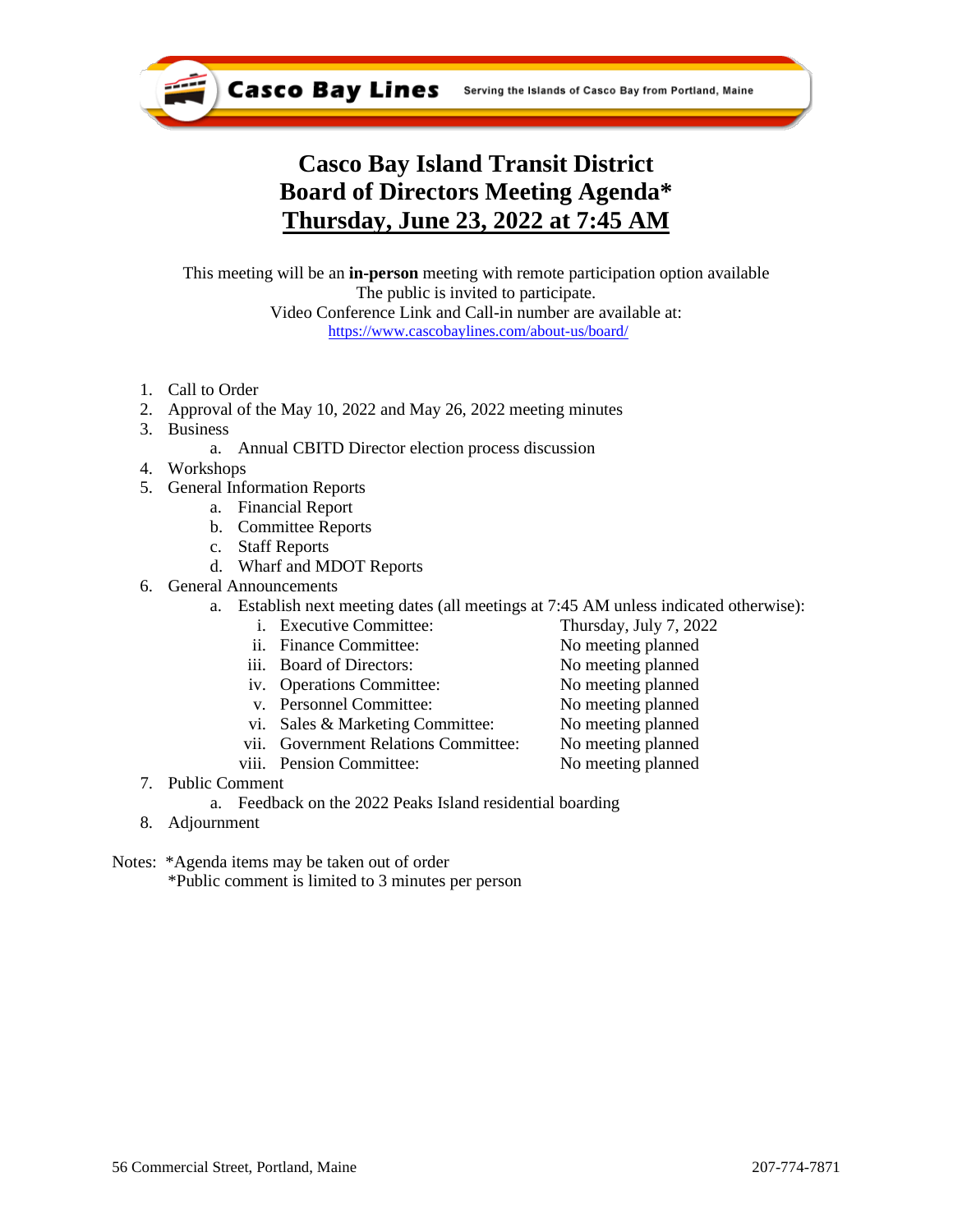**Agenda Item 2**

**Approval of the minutes of the previous Board of Directors' meeting**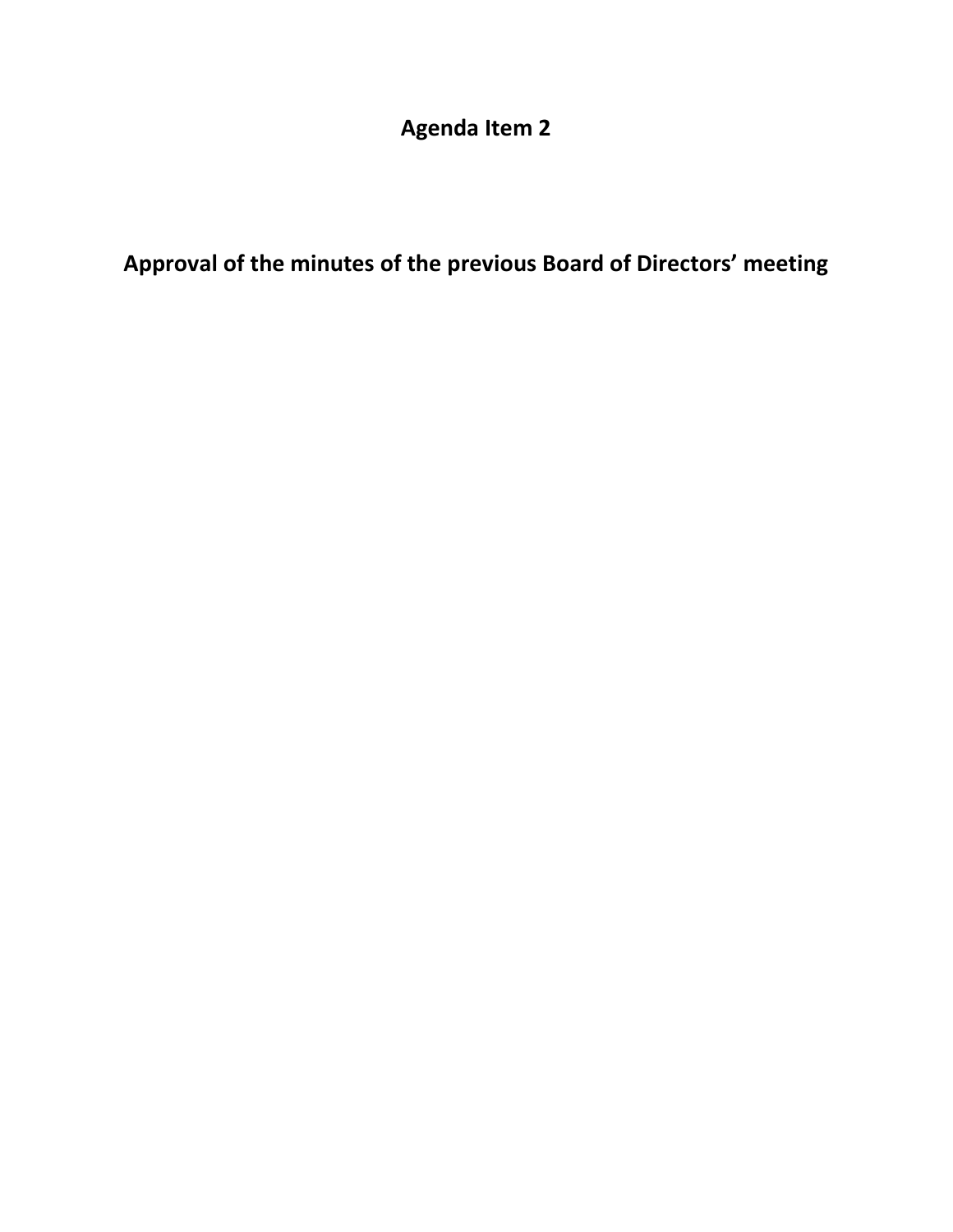

### **CASCO BAY ISLAND TRANSIT DISTRICT MINUTES OF THE BOARD OF DIRECTORS MEETING OF May 10, 2022 In Person/Video Conference/Phone**

| Directors:        | In-person: Braden, Crowley, Radis, Wentworth, Anderson, Donovan, Hoffman, Luedke,  |
|-------------------|------------------------------------------------------------------------------------|
|                   | Pizey                                                                              |
|                   | <i>Video Conference:</i> Cohen, Higgins, Murray                                    |
|                   | <i>Phone:</i> None                                                                 |
| Directors absent: | None                                                                               |
| Staff:            | In-person: Greven, Berg, C. Gildart, Mavodones, Bishop                             |
|                   | Video Conference: Pottle                                                           |
| Public:           | <i>In-person: D. Doane, A. Doukas, C. Myers, L. Penalver</i>                       |
|                   | Video Conference: L. Heineman, F. Somers, J. James, C. Chess, C. Hoppin, Julia,    |
|                   | Jennifer B., L. Remick, Mark, N. Mills, J. Lavanture, K. McCormick, J. Maquire, M. |
|                   | Kelsey, C. Eisenberg, M. Coughlin, J. James                                        |
|                   | <i>Phone:</i> Kim, B. Strupp                                                       |
| Guests:           | In person: K. McDonald                                                             |

## **1. Call to Order:**

- *A. The Board meeting was called to order at 8:00 AM by President Braden*
- *B. It was noted that the meeting was being recorded*
- C. *President Braden asked Berg to do a roll call of who was attending the meeting, which he did.*
- D. *President Braden introduced the topic of the special meeting and described the process*
- **2. Consideration and action for reconsideration of the Board's February 25, 2021 approval of a motion authorizing the President and General Manager to execute a contract with the selected shipyard to construct the new Peaks Island Vessel using Elliot Bay Design Group's final design specifications and available funding**
	- *A. President Braden asked if there was a motion*
	- *B. Wentworth* moved *that the Board reconsider its February 25, 2021 approval of a motion authorizing the President and General Manager to execute a contract with the selected shipyard to construct the new Peaks Island Vessel using Elliot Bay Design Group's final design specifications and available funding. Crowley seconded.*
	- *C. President Braden opened the floor to public comments*
		- *a) Doane gave a brief history of CBITD vessels and spoke against the motion*
		- *b) Myers shared her thoughts about alternative ideas*
		- *c) Doukas spoke against the motion*
		- *d) Chess spoke in favor of the motion*
		- *e) Eisenberg spoke in favor of the motion*
		- *f) Heineman spoke in favor of the motion*
		- *g) Kelsey spoke in favor of the motion*
		- *h) Lavanture spoke in favor of the motion*
		- *i) Remick spoke in favor of the motion*
	- *D. There were no more public comments, so President Braden closed public comment*
	- *E. President Braden opened the floor to Board comments*
		- *a) Wentworth asked that everyone follow the process and remain civil during the discussion*
		- *b) Crowley spoke in favor of the motion*
		- *c) Hoffman spoke in favor of the motion. "Hoffman commented that a legal opinion from counsel had been circulated to the Board advising that the past vote to move forward with the new Peaks boat "was not constrained by the cost of the vessel." She said that the current motion also had no budget language and pointed out that cost of the new boat could come in at \$50 million and that would still be considered approved by the Board. She raised concerns as Treasurer and Chair of the Finance*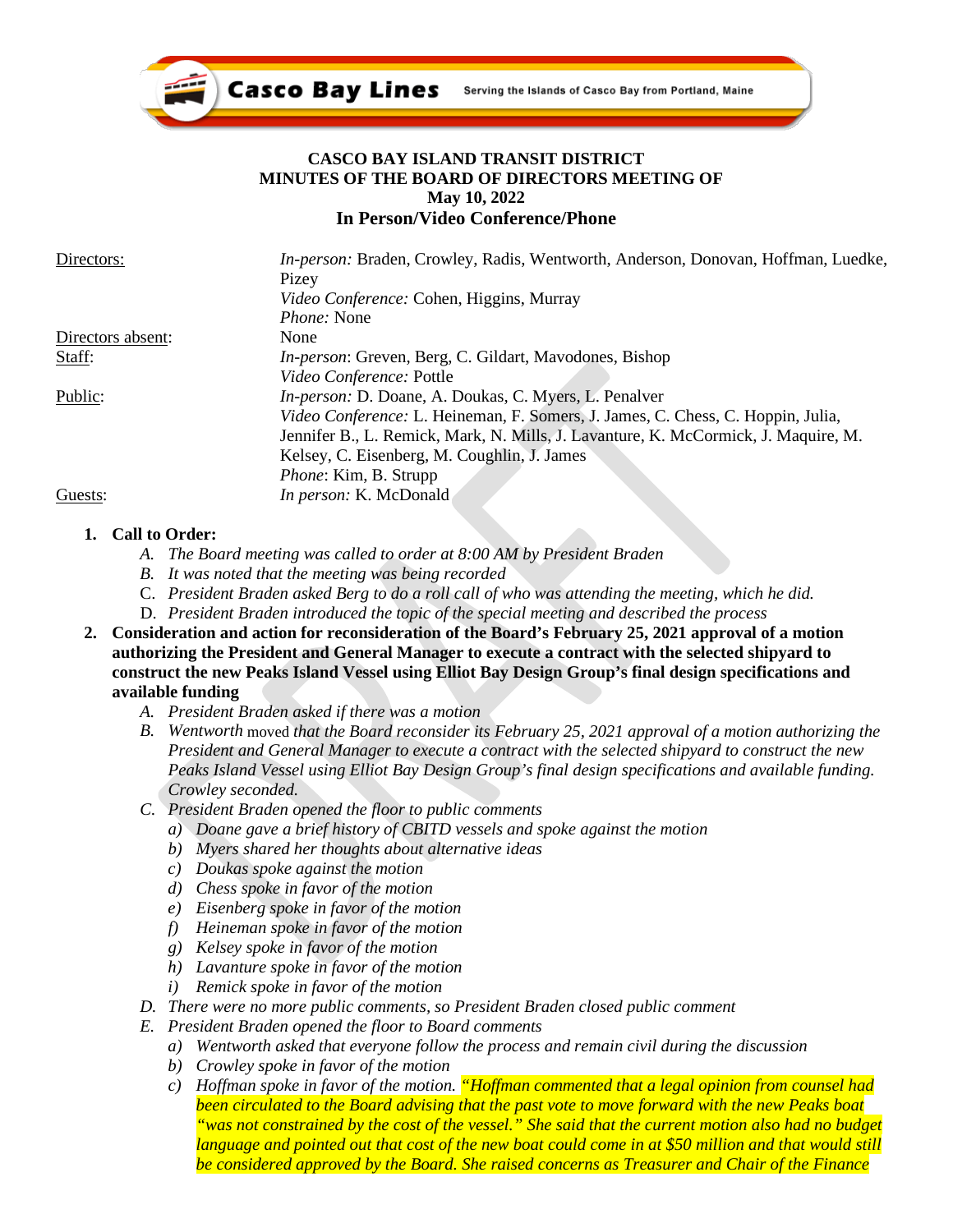

*Committee about the increase in capital costs, the operating costs of the new boat and lack of a budget approval by the Board."*

- *d) Anderson shared that he was torn. Personally, he was in favor of the motion but as an elected representative he felt he should vote against*
- *e) Higgins spoke against the motion*
- *f) Cohen spoke in favor of the motion*
- *g) Radius spoke in favor of the motion*
- *h) Murray spoke against the motion*
- *i) Donovan spoke in favor of the motion*
- *j) Luedke spoke against the motion*
- *k) Pizey had no comment*
- *F. President Braden closed Board comments and asked Berg to answer questions that came up during the discussions*
	- *a) Berg discussed the following:*
		- *i) Corrected interpretations of the legal opinion that was shared with the Board earlier including the summary included in the opinion which states that there has to be available funding available: "The authority granted by the CBITD Board of Directors to the President and staff to pursue the design and construction of the new vessel was not contingent upon the final cost, but instead merely upon the amount of financing that was available."*
		- *ii) Reminded everyone capacity can be and has been set by policy*
		- *iii) The numerous public meetings that were conducted over the years*
		- *iv) The new vessel was included in the long-range capital plan*
		- *v) Vessel speed is slower because it is a doubled ended vessel, but the vessel doesn't need to turn around at both ends. The sprint speed of the new vessel is projected to be 10.6 knots.*
		- *vi) Operating costs including the gas consumption was less for the bigger boat, but maintenance and insurance was slightly higher. A 30-year proforma was developed and presented a few years ago with six stress cases and later updated with a pandemic extreme stress test. All cases demonstrated there was negligible cost different between the two size boats*
		- *vii) Portland Yacht Services would not be able to haul the new vessel but added t it wouldn't be able to haul the smaller version either. The dry dock is a competitive bid and it is awarded to the lowest cost qualified shipyard. There are at least two shipyards in the general area that will be able to service the new vessel*
		- *viii)Importance of partner relationships in gaining support and funding for CBITD*
		- *ix) Berg reviewed the cost of redesigning including the cost to date, the cost to redesign the vessel (which cannot be funded with FTA funds), constructions savings (which is estimated to be \$0) and unintended consequences including loss of credibility with funding and other key partners, as well as staff time and morale*
- *G. President Braden called for a roll call vote*
- *H. Berg did a roll call vote. The motion failed (5-7; Cohen, Crowley, Donovan, Hoffman and Radis voted in favor of the motion)*

## **3. Adjournment**

- *A. Wentworth moved to adjourn the meeting; Crowley seconded.*
- B. *The motion passed unanimously (12-0) and the meeting was adjourned*

Respectfully submitted by: James Luedke, Clerk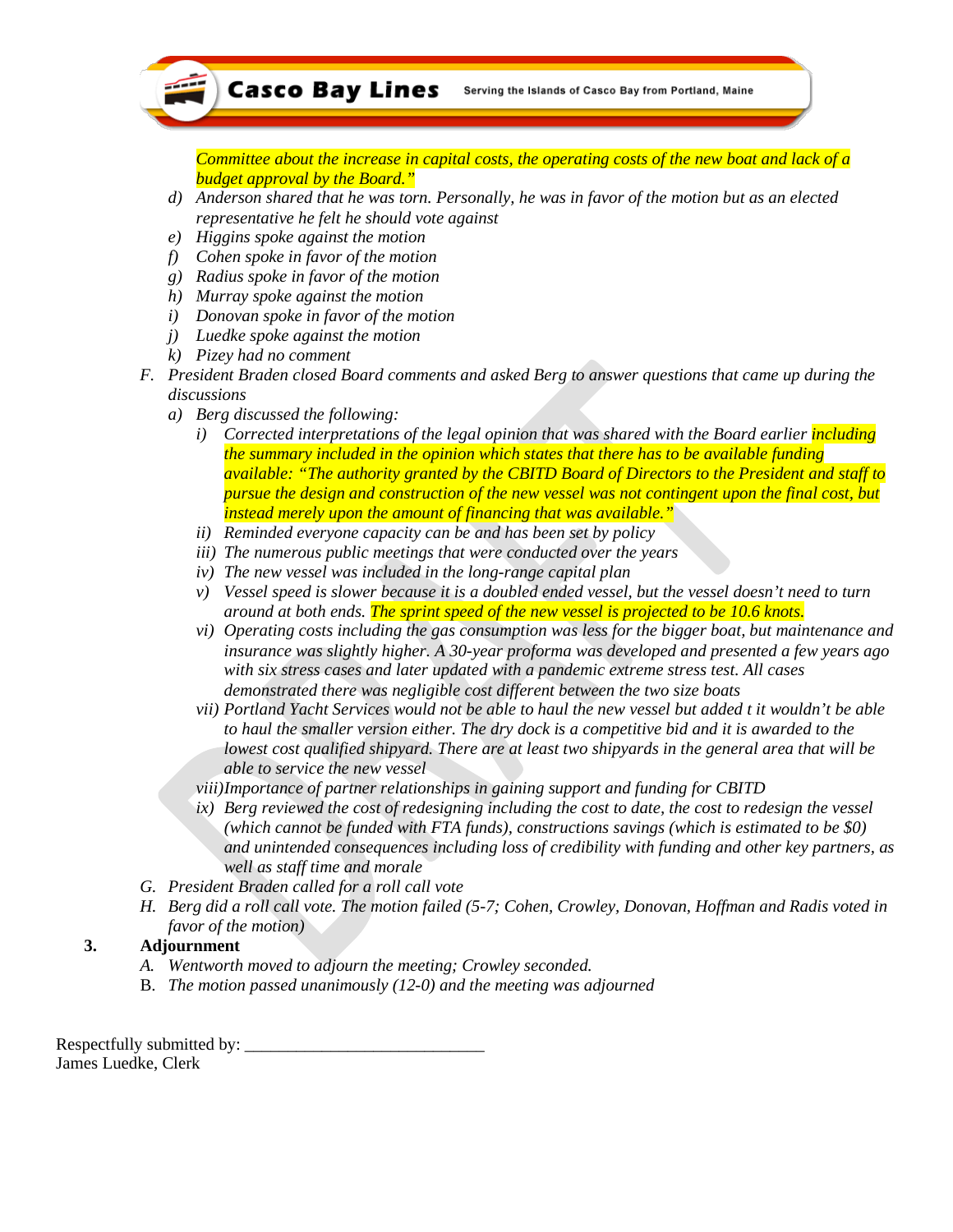

## **CASCO BAY ISLAND TRANSIT DISTRICT MINUTES OF THE BOARD OF DIRECTORS MEETING OF May 26, 2022**

In Person/Video Conference/Phone

|                      | <b>Attendance</b> |                  |              |                         |
|----------------------|-------------------|------------------|--------------|-------------------------|
|                      | Webex             | <b>In Person</b> | <b>Phone</b> | <b>Absent</b>           |
| Directors:           |                   |                  |              |                         |
| Braden (Pres)        |                   | X                |              |                         |
| Wentworth $(1st VP)$ |                   | X                |              |                         |
| Crowley $(2nd VP)$   | X                 |                  |              |                         |
| Hoffman (Treasurer)  | X                 |                  |              |                         |
| Luedke (Clerk)       |                   | X                |              |                         |
| Anderson (Ast. Clk)  |                   | X                |              |                         |
| Cohen                | X                 |                  |              |                         |
| Donovan              |                   | X                |              |                         |
| Higgins              | X                 |                  |              |                         |
| Murray               | X                 |                  |              |                         |
| Pizey                |                   |                  |              | X                       |
| Radis                |                   |                  |              | $\overline{\mathrm{X}}$ |

| TA. |  |
|-----|--|
|     |  |

| Juyj.     |     |  |
|-----------|-----|--|
| Berg      |     |  |
| Bishop    | 4X  |  |
| Gildart   | ∡⊾  |  |
| Greven    | ∡ ⊾ |  |
| Mavodones |     |  |
| Pottle    |     |  |

## *Public:*

| - - - - - - - -  |  |  |
|------------------|--|--|
| L. Heineman      |  |  |
| F. Somers        |  |  |
| M. Kelsey (Late) |  |  |
| J. Lavanture     |  |  |
| (Late)           |  |  |

## *Guests:*

| .                                  |             |  |
|------------------------------------|-------------|--|
| $\sim$<br>$\sim$<br>104222<br>ятне | $ -$<br>. . |  |
|                                    |             |  |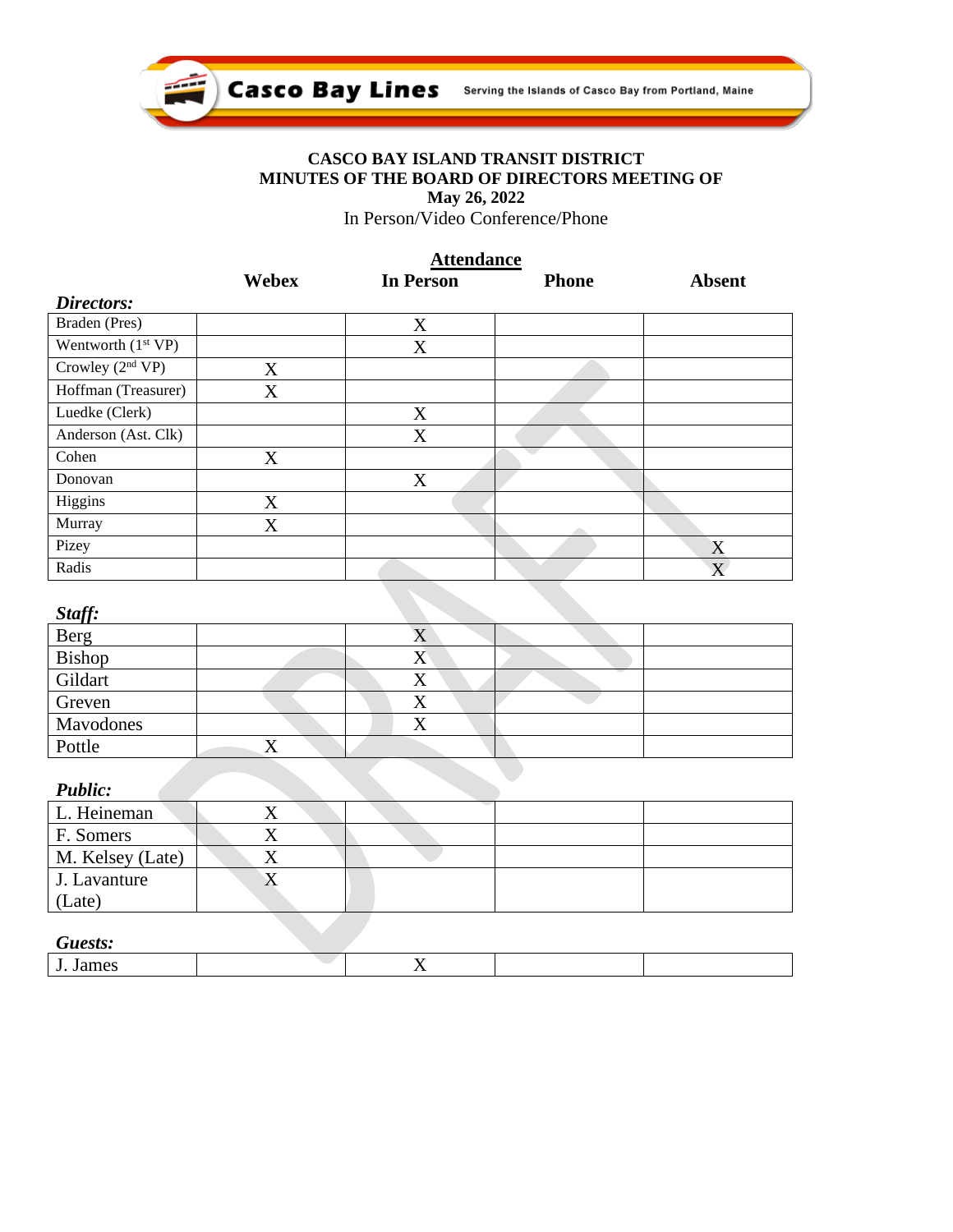

## **1. Call to Order:**

- *A. The Board meeting was called to order at 7:47 AM by President Braden*
- *B. It was noted that the meeting was being recorded*
- C. *President Braden asked Berg to do a roll call of who was attending the meeting, which he did.*
- **2. Approve the minutes of April 28, 2022 and May 10, 2022 Board of Directors meeting**
	- *A. President Braden asked if there was a motion to approve the minutes.*
	- *B. Anderson moved to approve the minutes included in the Board packet; Higgins seconded.*
	- *C. President Braden opened the floor to Board comments*
		- *a) Hoffman requested more details in the minutes*
		- *b) President Braden asked a clarifying question*
		- *c) Donovan shared his thoughts*
		- *d) Crowley asked to add the sprint speed that was mentioned in the meeting to section 2Fav*
		- *e) Hoffman asked to add her comments made in the meeting about legal opinion. Braden asked Hoffman to send to Berg the exact wording she is suggesting.*
		- *f) Anderson and Higgins removed their motion and second so the May 10, 2022 minutes can be updated and then included in the June 23, 2022 Board meeting*
		- *g) Anderson moved to approve the April 28, 2022 minutes included in the Board packet; Donovan seconded.*
		- *h) There were no further comments*
	- *D. President Braden called for a roll call vote of April 28, 2022 minutes*
	- E. *Berg did a roll call vote. The motion passed unanimously (9-0; Cohen had technical issues prohibiting her from voting)*

## 3. **Business**

- A. Consideration and action to adopt a Holiday schedule for Thanksgiving and Christmas
	- *i) Berg reminded the Board a motion had been made and seconded at the April 28, 2022 meeting and that it was then postponed to the next regularly schedule Board meeting so the motion remains on the table.*
	- *ii) President Braden opened the floor for public comments (1) There were no public comments*
	- *iii) President Braden opened the floor for Board comments*
		- *(1) Luedke asked for the schedule to be posted well in advance of the holidays (2) Donovan asked a clarifying question*
	- *iv) President Braden called for a roll call vote on the motion*
- B. *Berg did a roll call vote. The motion passed unanimously (9-0; Cohen had technical issues prohibiting her from voting)*

## 4. **Workshops**

- A. Sales and Marketing Update
	- *i) Berg introduced Jessica James and James gave the overview of sales and marketing she gave at the Sales and Marketing committee meeting earlier in the year*
	- *ii) President Braden asked a clarifying question*
	- *iii) President Braden opened the floor for comments and questions*
		- *(1) Wentworth suggested sharing the holiday schedule now and right before the holidays. She also suggested doing a newsletter on social media and asked what schedule style will be posted on website (both).*
		- *(2) Anderson asked if there was any marketing of specific islands. J. James answered that is not done for Peaks Island*
		- *(3) Hoffman liked the recent communications on residential boarding and suggested the screens in the waiting area be used to display the departure times of the next boats.*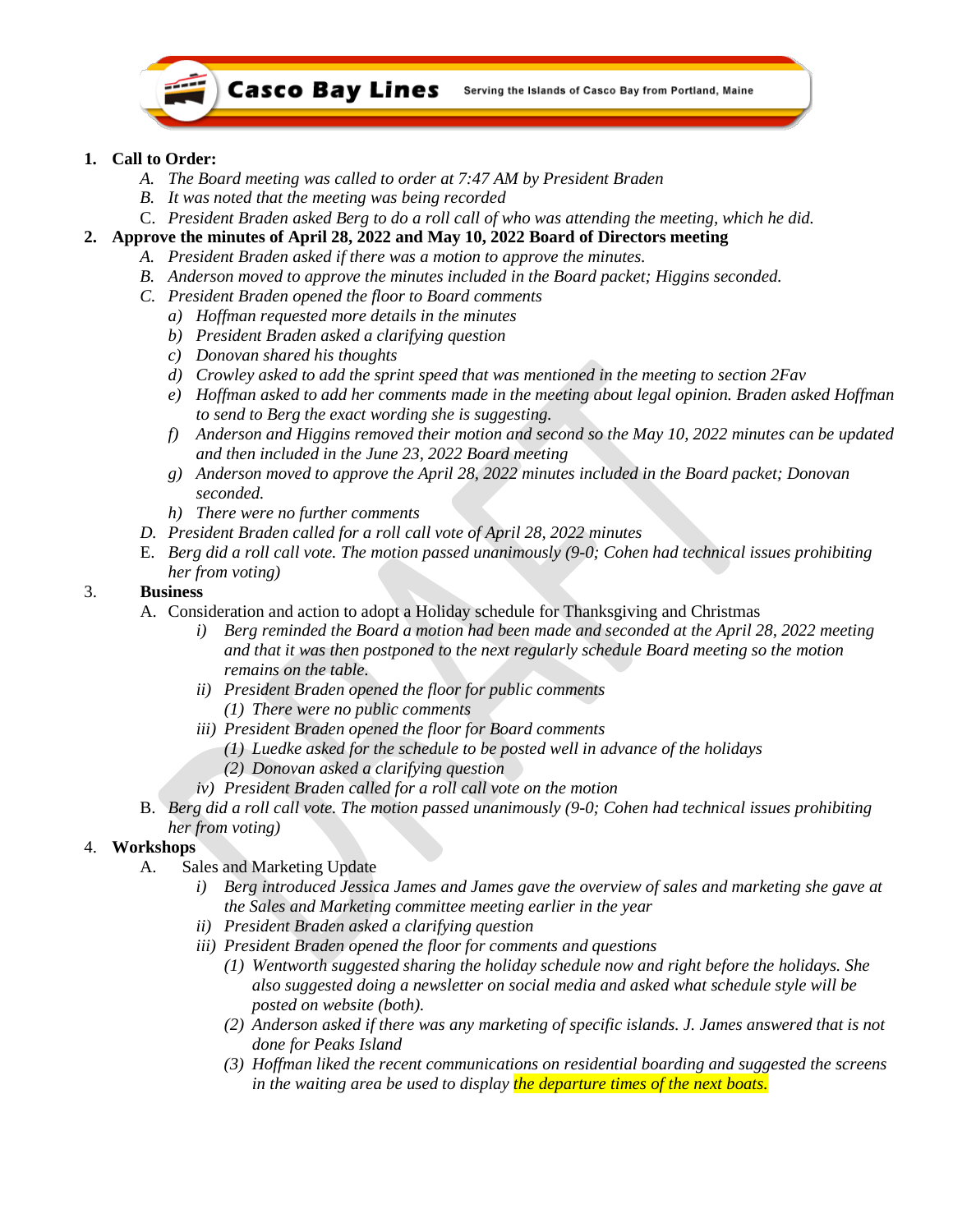

#### **5. General Information Reports**

#### **A. Financial Report**

- **a)** *Greven reviewed the Janurary financials*
- *B.* **Committee Reports**
	- **a)** *Hoffman reported on the May Finance Committee*
	- **b)** *Anderson reported on the May Operations committee*

#### **C. Staff Reports**

- **a)** *Berg gave a status update on the ARPA funding*
- **b)** *Pottle gave an update on the renovation and new vessel project. He also reported on the meeting to discuss bike storage.*
- **c)** *Wentworth asked a clarifying question*
- **d)** *Mavodones shared that there are currently four marine side employees out due to COVID and that staffing will be a challenge for the holiday weekend so there may be some impact on service*

#### **6. General Announcements**

- A. Establish next meeting dates: (all meetings at 7:45 AM unless indicated otherwise)
	- i) Personnel Committee: Thursday, June 2
		- ii) Executive Committee: Thursday, June 9
		- iii) Finance Committee: Wednesday, June 22
		- iv) Board of Directors: Thursday, June 23
		- v) Operations Committee: No meeting planned
		- vi) Sales & Marketing Committee: No meeting planned
		- vii) Government Relations Committee: No meeting planned
	- viii) Pension Committee: No meeting planned

#### **7. Public Comment**

- *a. President Braden opened the floor for public comments on items not on the agenda*
	- *i) There were no public comments*

### **8. Adjournment**

- *A. Donovan moved to adjourn the meeting; Wentworth seconded.*
- B. *Berg did a roll call vote. The motion passed unanimously (8-0; Higgins had left early, and Cohen had technical issues prohibiting her from voting) and the meeting was adjourned*

Respectfully submitted by: James Luedke, Clerk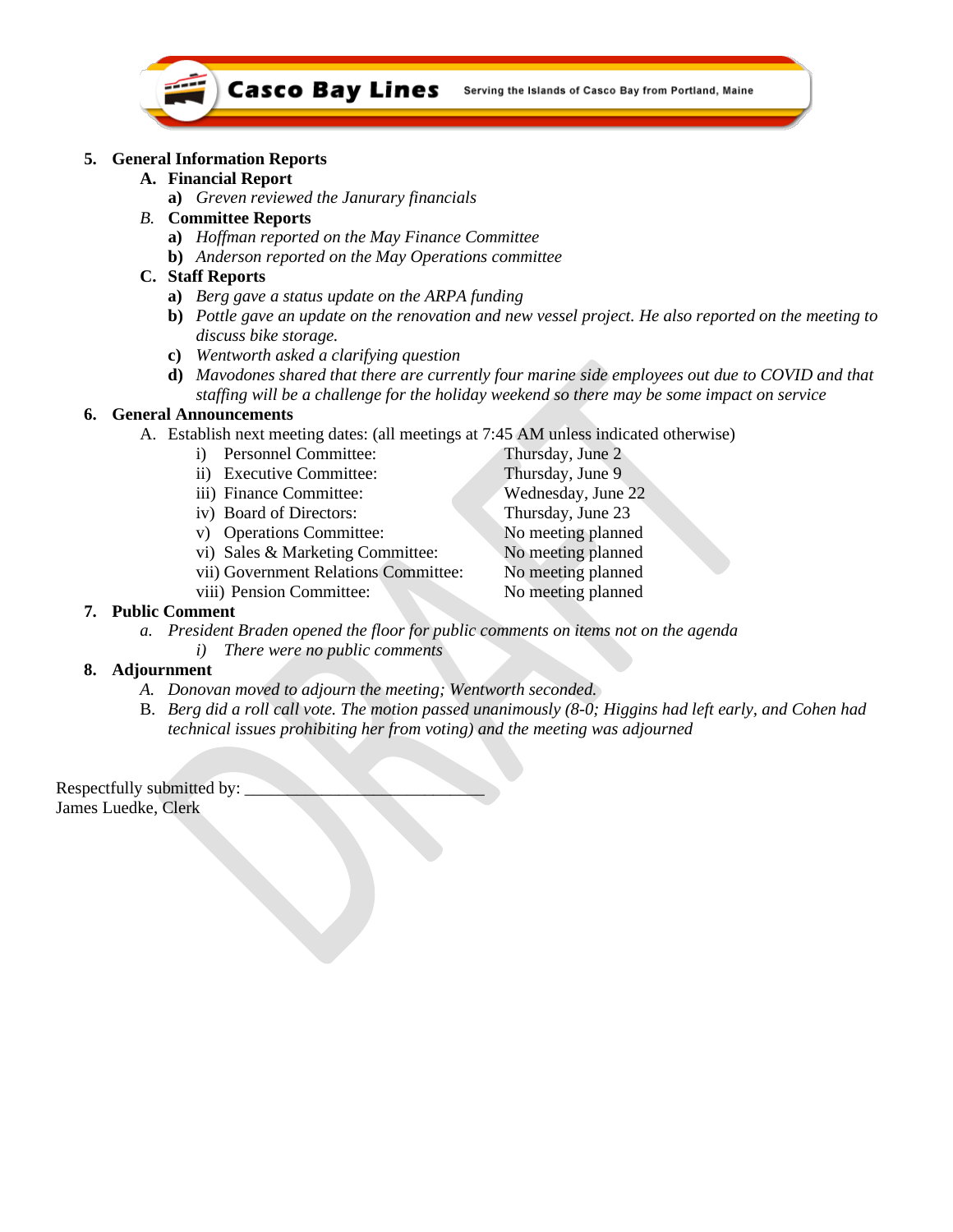**Agenda Item 3a**

**Annual CBITD Director Election Process Discussion**